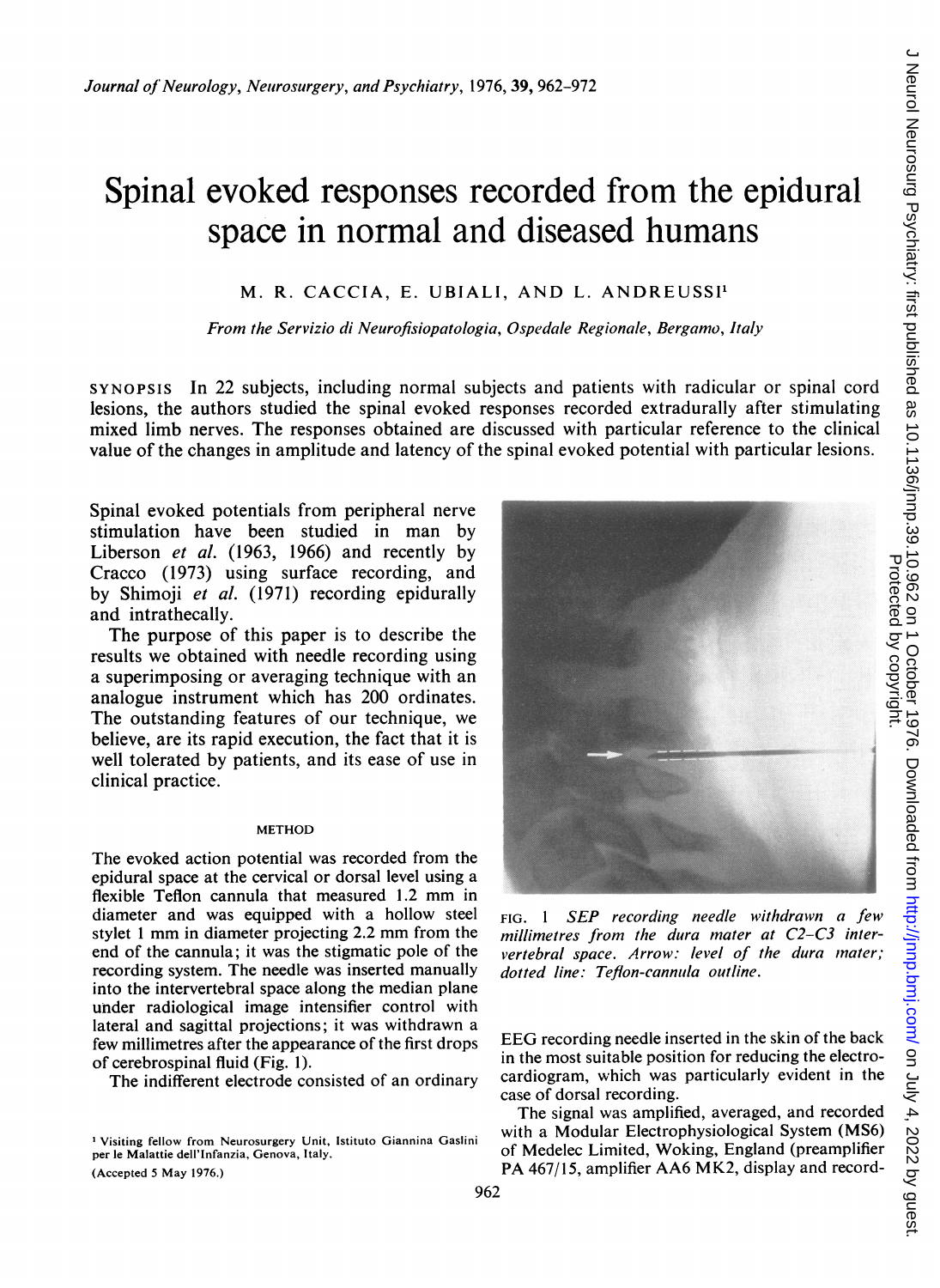ing unit DFO6-N6, signal averaging AVM6 at <sup>200</sup> ordinates) and photographed on a Tektronix storage oscilloscope.

An optimal response was obtained by analysing 50 signals in linear function with 20 ms of gate analysis (Fig. 2) or 5 to 10 signals in exponential function.

In certain favourable cases, when the paravertebral muscles were relaxed the potential was easily obtained using a single superimposing technique on the storage oscilloscope (Fig. 3).

The EMG artefacts, which were also analysed by averaging, had no major effect on the latency (measured to first negative peak) or shape of the evoked response, as shown by recordings performed before and after curarisation (Fig. 4). Amplitude was measured peak to peak.

Stimulation was carried out by bipolar surface electrodes applied over the popliteal nerves for recordings from the dorsal cord, and over the nerves at the wrist for cervical recordings. The popliteal, median, and at times the ulnar nerve were stimulated on both sides with square wave electric stimuli lasting 50-100  $\mu$ s from two Medelec NS6 and NT6 stimulators which also triggered the oscilloscope beam. In some cases the nerves were also stimulated synchronously on both sides.

Bilateral stimulation produced a response with clearer resolution but the amplitude was not markedly different from the unilateral spinal evoked potential in normal subjects, never more than  $5-7\%$  greater than the unilaterally evoked potential (Fig. 5).

### **SUBJECTS**

The 22 subjects studied were divided into three groups:

1. Normal Six cases: three males and three females (13 recordings), mean age 38.5 years with range of 16-57 years.

2. Radicular lesions Eight cases: five males and three females (16 recordings), mean age 39.8 years with range of  $24-60$  years.<sup>2</sup>

3. Spinal cord lesions Eight cases: five males and three females (17 recordings), mean age 45.5 years with range of 29–56 years.<sup>2</sup>

To simplify the correlations of these preliminary data, we have considered only patients without mixed lesions—that is, myeloradicular.

NORMAL SUBJECTS There were six normal volunteers; in three of them the examination was performed under general anaesthesia and curarisation during orthopaedic surgery. In these subjects



FIG. 2 A: SEP in normal subject analysing 50 signals in linear function. Post-analysis delay: 20 ms. B: SEP recorded after 10 signals exponentially analysed. Post-analysis delay:  $30$  ms. (In all Figures unless otherwise stated, relative negativity of stigmatic electrode gives downward deflection.)

<sup>2</sup> In all these subjects no radiological abnormalities were found by Pantopaque myelography.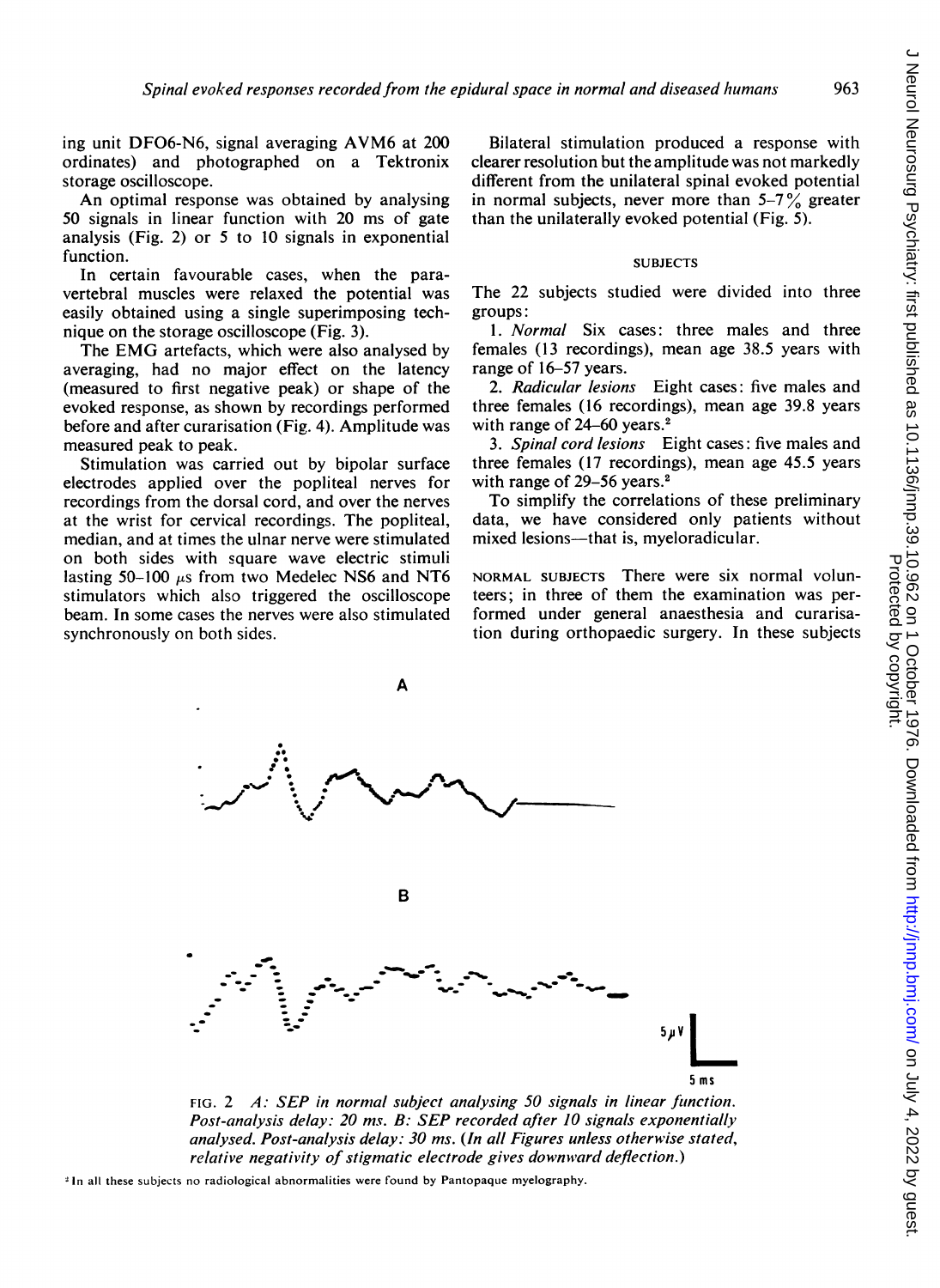

FIG. <sup>3</sup> Normal volunteer: four non-averaged single sweeps recorded from T7-T8 intervertebral space stimulating left (A) and right (B) side



(B). The same, recorded from  $C4$ -C5 interspace before  $(C)$  and after  $(D)$  curarisation. (Relative negativity upward in  $(C)$  and  $(D)$ .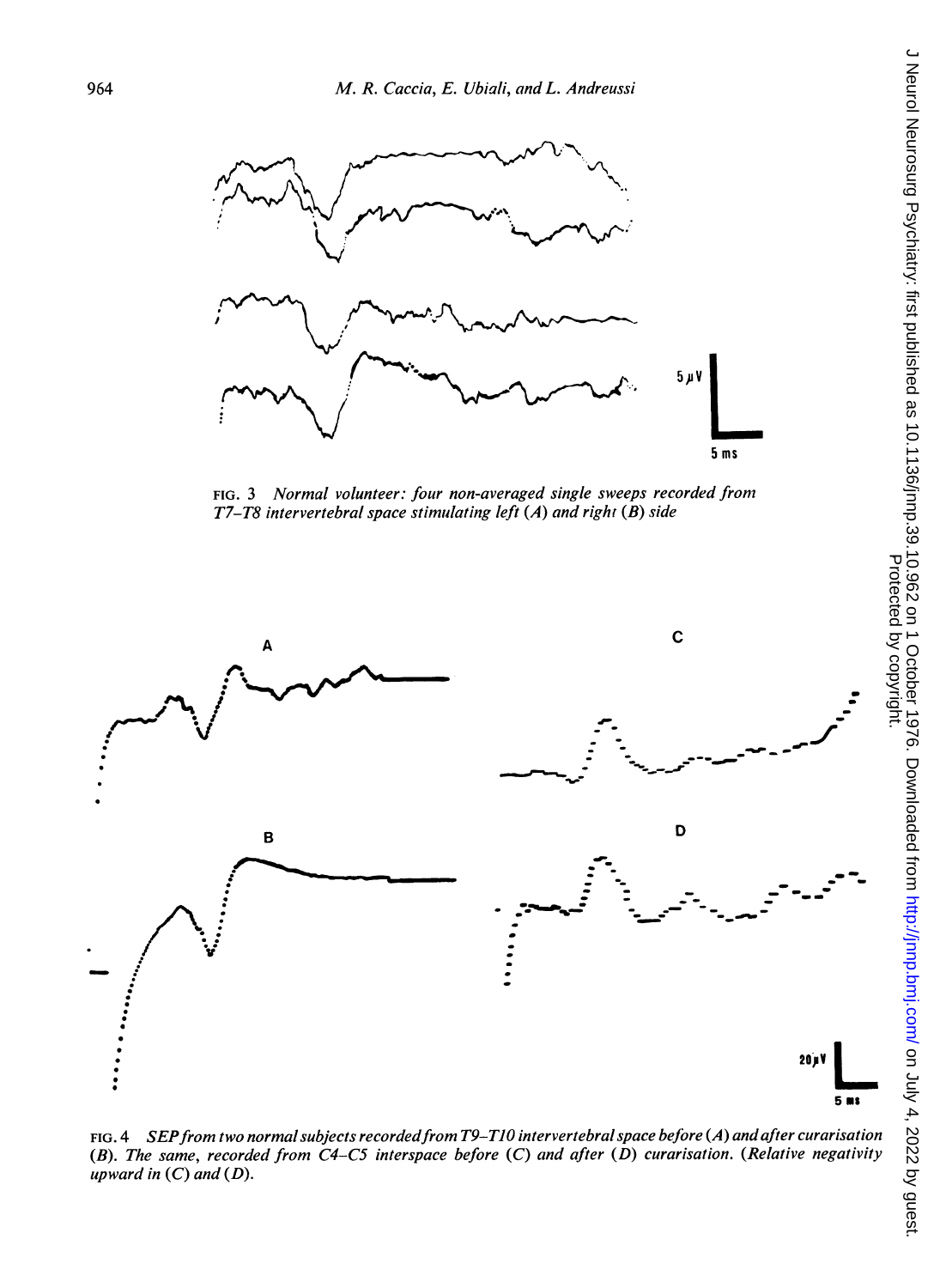965



FIG. 5 Normal subject.  $A:$  SEP recorded from C3-C4 intervertebral space stimulating median nerve of both sides. B and  $C$ : the response is recorded stimulating the nerve at the right and left side respectively.

the spinal evoked response was recorded from the cervical segments between C3 and C5, while the thoracic segments were studied at the T9/10 intervertebral level. One subject was studied at both a cervical and thoracic level with curarisation. We found no significant variations in the amplitude and latency of the responses evoked at different cervical levels and therefore these were grouped for statistical homogeneity in a single figure.

SUBJECTS WITH UNILATERAL RADICULAR LESIONS In five patients the arm was the only involved limb. In two of these the lesion was caused by trauma, while in three other cases a radiculo-neuritis involving the limb-girdle muscles was present. All the recordings were made at C3-C5 segmental levels.

Of the remaining subjects one suffered from sciatica after the infiltration of the anaesthetic, another from a T12-Ll post-arachnoiditic radiculopathy, and the last from a root lesion after an Li vertebral body fracture. Recordings in these cases were made from T9-TIO intervertebral levels.

SUBJECTS WITH SPINAL CORD LESIONS This group included:

1. Acute tranverse myelitis One case of syphilitic flaccid paraplegia with an upper sensory level of hypaesthesia at T5 dermatome (recording levels were at T2-T3 and T9-TIO intervertebral spaces).

2. Landry type of acute ascending myelitis A case of flaccid tetraparesis (recording levels were at T6-T7 and Ll-L2 intervertebral spaces.

3. Cervical spondylotic myelopathy A case of tetraparesis without clear-cut sensory level associated with severe diffuse cervical spondylosis (two recording levels at C4-C5 and T8-T9 intervertebral spaces.

4. Chronic compressive myelopathy One case of Pott's disease located from C3 to C5 vertebrae with monoparesis of the upper limb and lower spastic paraparesis with sensory disturbances (recording level at C4-C5 and T9-T1O intervertebral spaces).

5. Spinal cord 'systemic' lesions One case of multiple sclerosis with paraparesis (recording level: T7-T8 intervertebral space), one case of Erb-Charcot spinal palsy with severe lower limb paraparesis (recording levels: C3-C4 and T9-TIO intervertebral space), and one case of spastic paraparesis in Von Recklinghausen's disease without radiological abnormalities (recording level: T8-T9 intervertebral space).

#### RESULTS

NORMAL SUBJECTS At cervical level the parameters of the evoked potentials from stimulation at the wrist were as follows:

The mean amplitude  $(\pm SE)$  of the evoked potentials was  $9.0+1.0 \mu V$ ; the mean latency was  $9.6+0.4$  ms. The propagation velocity, in relation to the mean distances between stimulation and recording points  $(67.5+1.2 \text{ cm})$  was  $70.3 \pm 3.8$  m/s (Table 1). The evoked potentials under basal conditions and curarisation did not prove to be significantly different in three cases.

The above results do not include the responses obtained in a subject at C4-C5 intervertebral level with stimulation of the median nerve at the elbow. A 3.0  $\mu$ V action potential was obtained from the right arm and 2.5  $\mu$ V from the left at 5.5 ms latency; 78 and 80 m/s propagation velocity respectively.

At the thoracic level we studied two normal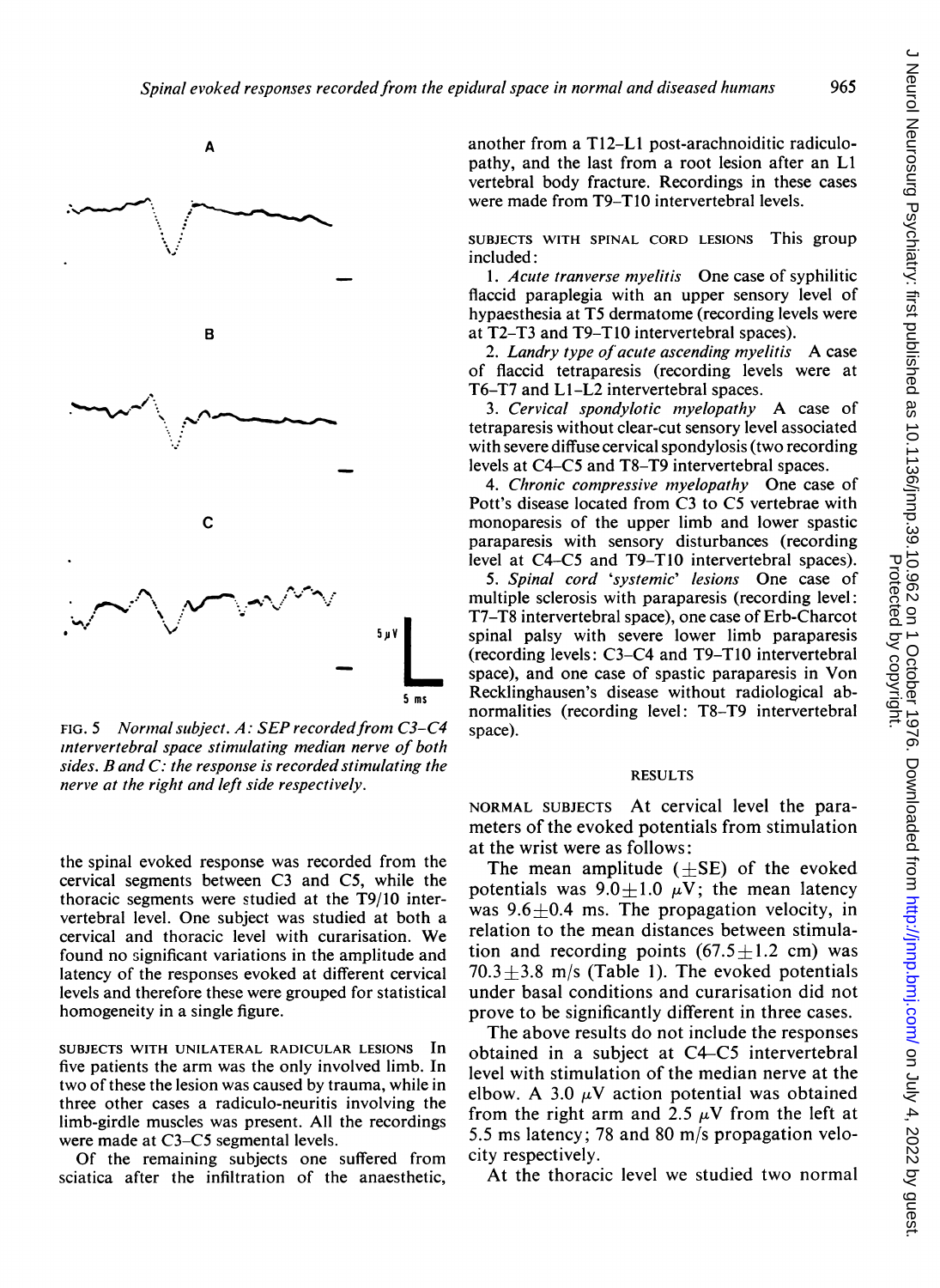|  | $\overline{\phantom{a}}$ |  | ВL. | r |  |
|--|--------------------------|--|-----|---|--|
|--|--------------------------|--|-----|---|--|

NORMAL SUBJECTS (STIMULATION AT WRIST)

|                                                                    | Cervical     | <b>Thoracic</b> |
|--------------------------------------------------------------------|--------------|-----------------|
| <b>CALL OF A CALL AND COMPANY</b><br><b><i><u>Property</u></i></b> |              |                 |
| Amplitude $(\mu V)$                                                | $9.0 + 1.0$  | $15.0 + 7.5$    |
| Latency (ms)                                                       | $9.6 + 0.4$  | $12.7 + 0.65$   |
| Distance (cm)                                                      | $67.5 + 1.2$ | $74.3 + 3.9$    |
| Propagation velocity (m/s)                                         | $70.3 + 3.8$ | $58.5 - 6.2$    |

\* The Table does not include a normal subject stimulated at the median nerve at the elbow recorded from C4-C5 intervertebral space in whom the evoked potential was only  $3.0 \mu$ V on the right and  $2.5 \mu$ V on the left, with 5.5 ms latency and a 78 m/s and 80 m/s propagation velocity respectively.

patients, one curarised. From the uncurarised subject we obtained a spinal evoked potential of 8.0  $\mu$ V from the right and 7.0  $\mu$ V from the left at 12 ms latency. With bilateral synchronous stimulation, the response was 9.0  $\mu$ V of equal latency. The propagation velocity was 65.8 m/s.

From the curarised subject, with unilateral stimulation the evoked potential was 30  $\mu$ V amplitude, at 14 ms latency with a 48 m/s conduction velocity.

RADICULAR LESIONS For this type of lesion, it seemed useful to compare the data obtained from the healthy side with those from the impaired one as shown in Table 2. The amplitude, invariably lower on the impaired side, proved to be the most significant parameter. No significant differences were observed between the two sides for the latency and the shape of the potential.

In a case of acute radiculitis it was possible to pinpoint the proximal location of the lesion on the basis of the parameters of the median nerve

## TABLE <sup>2</sup>

RADICULAR LESIONS

|                                                                                                 | Healthy side | Impaired side    |
|-------------------------------------------------------------------------------------------------|--------------|------------------|
| <b>BOTHER R. P. LEWIS CO., LANSING MICH.</b><br>A R. LEWIS CO., LANSING, MICH. 49-14039-1-120-2 |              |                  |
| Cervical                                                                                        |              |                  |
| Amplitude $(\mu V)$                                                                             | $5.2 + 0.7$  | $2.75 + 0.7$     |
| Latency (ms)                                                                                    | $10.4 + 1.3$ | $10.3 + 1.98$    |
| Distance (cm)                                                                                   | $67.2 + 1.7$ | $67.1 \div 1.9$  |
| Propagation velocity (m/s)                                                                      | $64.7 - 8.8$ | $65.5 \div 12.2$ |
| Thoracic                                                                                        |              |                  |
| Amplitude $(\mu V)$                                                                             | $6.8 + 1.4$  | $4.3 \pm 0.66$   |
| Latency (ms)                                                                                    | $10.4 + 0.9$ | $11.8 + 1.0$     |
| Distance (cm)                                                                                   | $65.0 + 4.4$ | $65 + 4.4$       |
| Propagation velocity (m/s)                                                                      | $60.4 + 3.5$ | $55.5 + 1.5$     |
|                                                                                                 |              |                  |

sensory nerve action potential with stimulation at the axilla and at the wrist (Fig. 6).

In a case of limb-girdle neurogenic muscular atrophy of the right arm with hypaesthesia in the C8-Tl territory, we did not obtain a spinal evoked potential by stimulating the right ulnar nerve and recording from C4-C5 interspace, whereas a response of 3.0  $\mu$ V and of normal latency was found on the contralateral side (Fig. 7). The parameters of the right ulnar sensory nerve action potential at the wrist and the elbow were normal.

SPINAL CORD LESIONS (Table 3) 1. From the subject with syphilitic flaccid paraplegia a spinal evoked potential of  $20 \mu$ V amplitude was obtained at T9-T1O intevertebral space with stimulation of the right leg, and of 24  $\mu$ V with the left while the latencies were both 10 ms, giving a propagation velocity of 74 m/s on the right and 72 m/s on the  $\tau$ left. No response was obtained when recording  $\vec{q}$ at T2-T3 intervertebral space (Fig. 8).

2. In the patient with ascending flaccid  $\overline{Q}$ tetraparesis, the study at two levels,  $L1-L2$  and  $\mathcal{G}$ T6-T7 interspaces, showed no evoked response g with stimulation of the popliteal nerves. Protected by copyright.

3. In the patient with cervical spondylotic. myelopathy without a definite sensory level,  $\vec{r}$ recording at the level of C4-C5 intervertebral space with stimulation of the median nerve at the wrist produced a spinal evoked potential of 17  $\mu$ V amplitude from the right and 16  $\mu$ V from the left with 9.5 ms latency bilaterally (73.5 m/s). Stimulating the ulnar nerve at the wrist we obtained a spinal evoked potential of 8.0  $\mu$ V amplitude from the right and 7.0  $\mu$ V from the left with 10.5 ms latency on both sides (66 m/s). Stimulating the popliteal nerves bilaterally and recording from C4-C5 and from T8-T9 intervertebral spaces we failed to obtain a response.

4. In the patient with Pott's disease at C3-C5 vertebrae, recording from C4-C5 interspace and simulating the median nerve, the spinal evoked potential was 8.0  $\mu$ V amplitude from the right and 7.5  $\mu$ V from the left with 8.0 ms latency bilaterally. The propagation velocity was 82 and 80 m/s respectively. Recording from T9-T1O interspace and stimulating the sciatic nerve we obtained a response of 3.0  $\mu$ V from the right, and 2.4  $\mu$ V from the left with 11 and 10.5 ms latency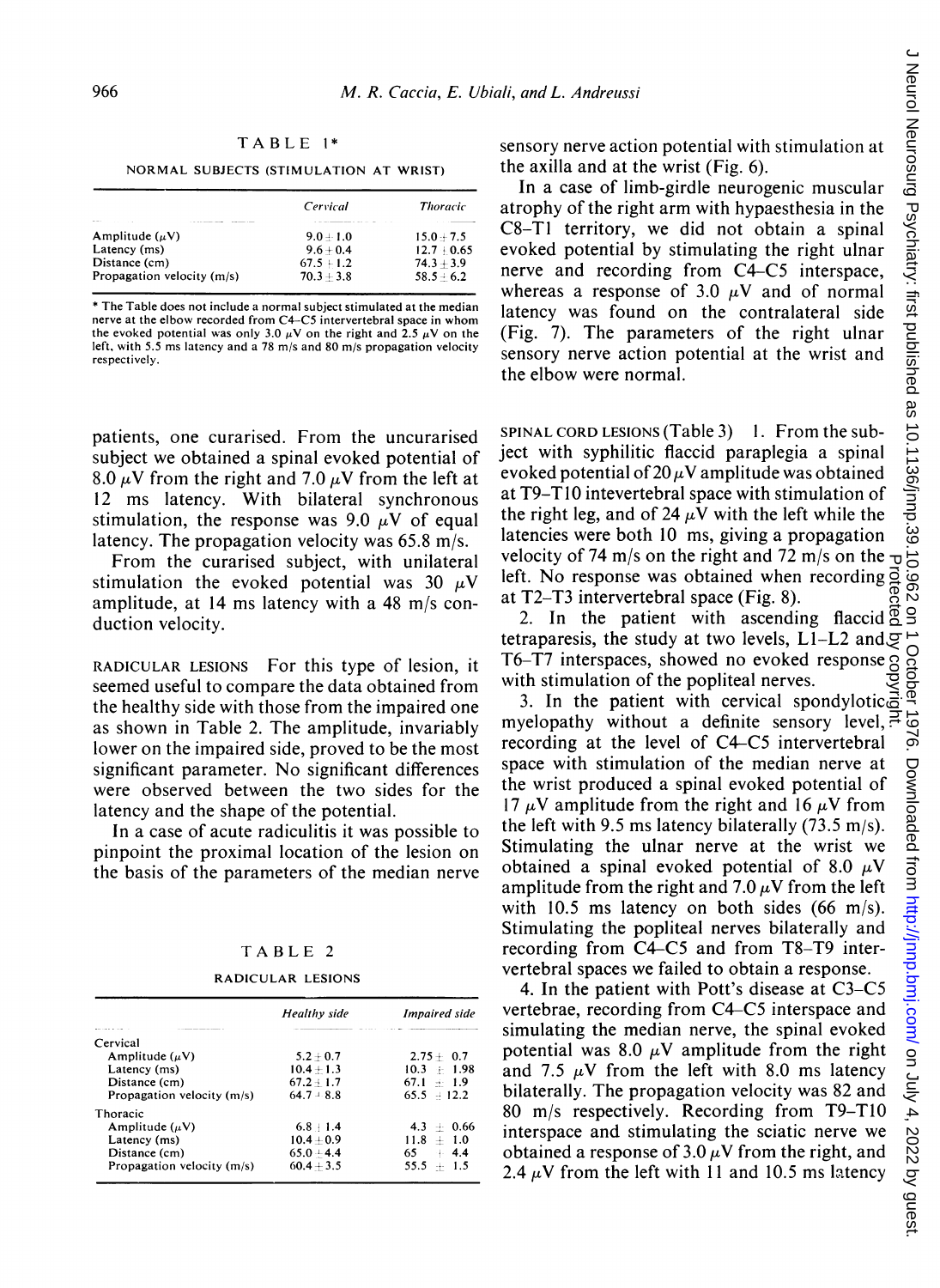

FIG. 6 Case of acute radiculitis with involvement of the right limb-girdle muscles. A: SEP from C3-C4 interspace after stimulating the median nerve bilaterally. B: Stimulating the left median. C: Stimulating the right median. D: SEP recorded from the left axilla (upper trace: averaged; lower trace: not averaged). E: From the right axilla (lower trace: averaged; upper trace: not averaged). F: SEP from the right wrist. (Relative negativity upward in  $D$  and  $E$ .)

967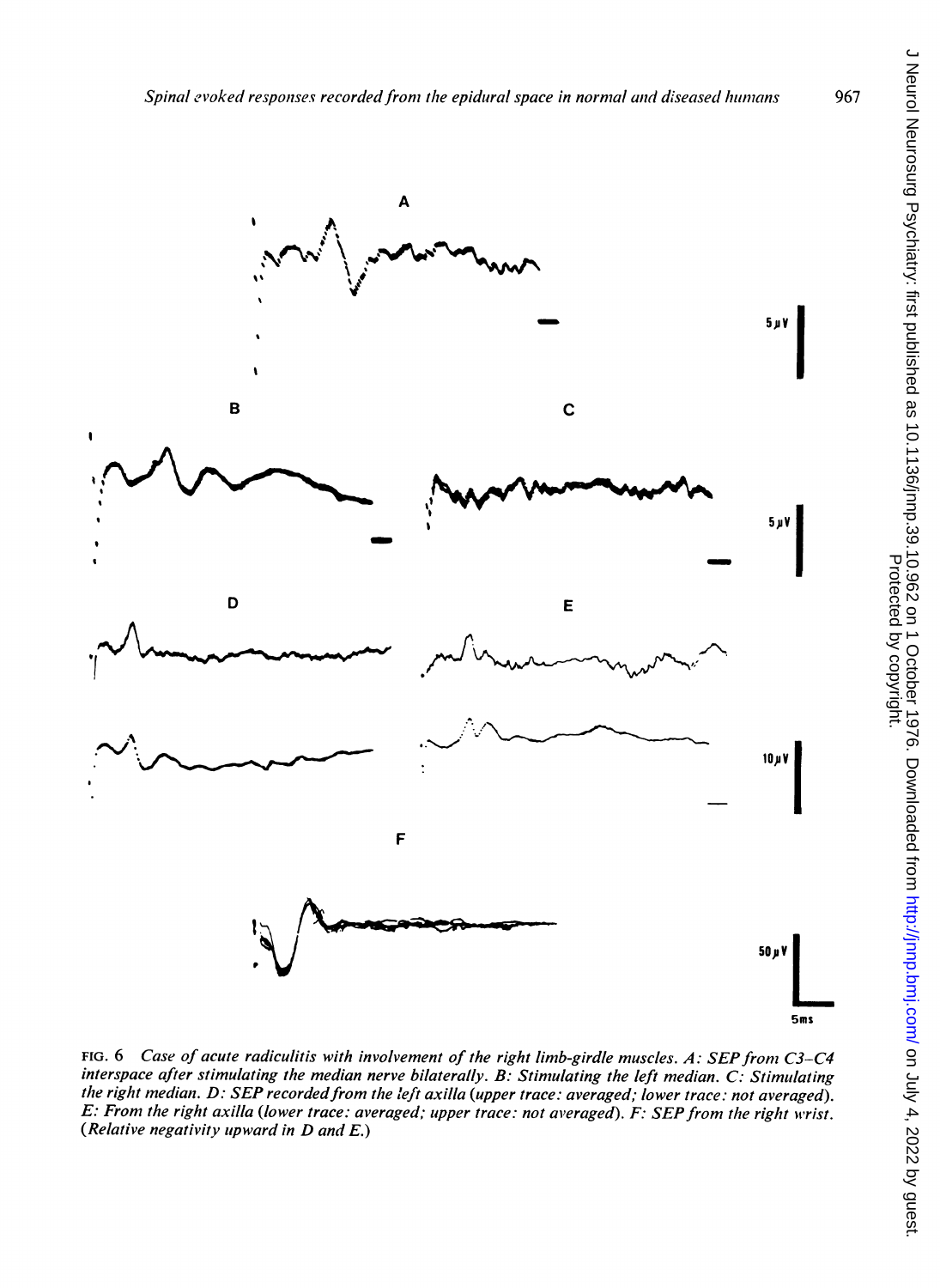

FIG. 7 Right side. Limb-girdle neurogenic muscular atrophy with hypaesthesia in the  $C8-T1$  territory. A: SEP from  $C4-C5$  intervertebral space stimulating the ulnar nerve bilaterally. B: SEP from  $C4$ -C5 interspace stimulating the right ulnar nerve.  $C:$  SEP stimulating at the left ulnar nerve.

and a propagation velocity of 62.5 and 65.5 m/s respectively. In the case of cervical hydromyelia, recording at C6-C7 intervertebral space and stimulating the median nerve at both the right and left wrist, we could not obtain a spinal evoked potential.

5. In the group of 'systemic' myelopathies, the responses obtained with single and double stimulation from T7-T8 intervertebral space in a case of multiple sclerosis were 1.5 and 3.3  $\mu$ V respectively, markedly less than our normal thoracic values, with <sup>10</sup> ms latency at 72.5 cm distance; in a case of Recklinghausen's disease the responses were 14 and 15  $\mu$ V respectively with 7.0 and 6.0 ms latency at 63 cm distance, not significantly different from normal.

In the patient with the Erb-Charcot paraparesis (Fig. 9), however, bilateral stimulation evoked a response with an amplitude twice (7.0  $\mu$ V) that with unilateral stimulation (4.0  $\mu$ V) at the cervical, 10  $\mu$ V and 4.0  $\mu$ V respectively at the thoracic level; with 10-11 ms of latency (68-65 cm), and 59-68 m/s propagation velocity m/s propagation velocity dorsally.

#### **DISCUSSION**

The spinal evoked potential observed with extradural recordings in our normal subjects proved to be easily measurable, unlike the surface recording by Cracco (1973), and even in some cases (when the degree of muscular relaxation permitted) without averaging techniques. They also appear to be more easily differentiated from the noise level than those obtained by Shimoji et  $al.$  (1971) with a similar technique to our own. In almost all cases the shape proved to be a simple triphasic potential in which the initial rise was never larger than 1.0  $\mu$ V and negative in polarity. In only a few recordings did we observe an initial positive spinal evoked potential polarity, presumably due to some change of the tissue impedance near the recording point. Regarding the parameters of the normal spinal evoked potential, we found good correspondence of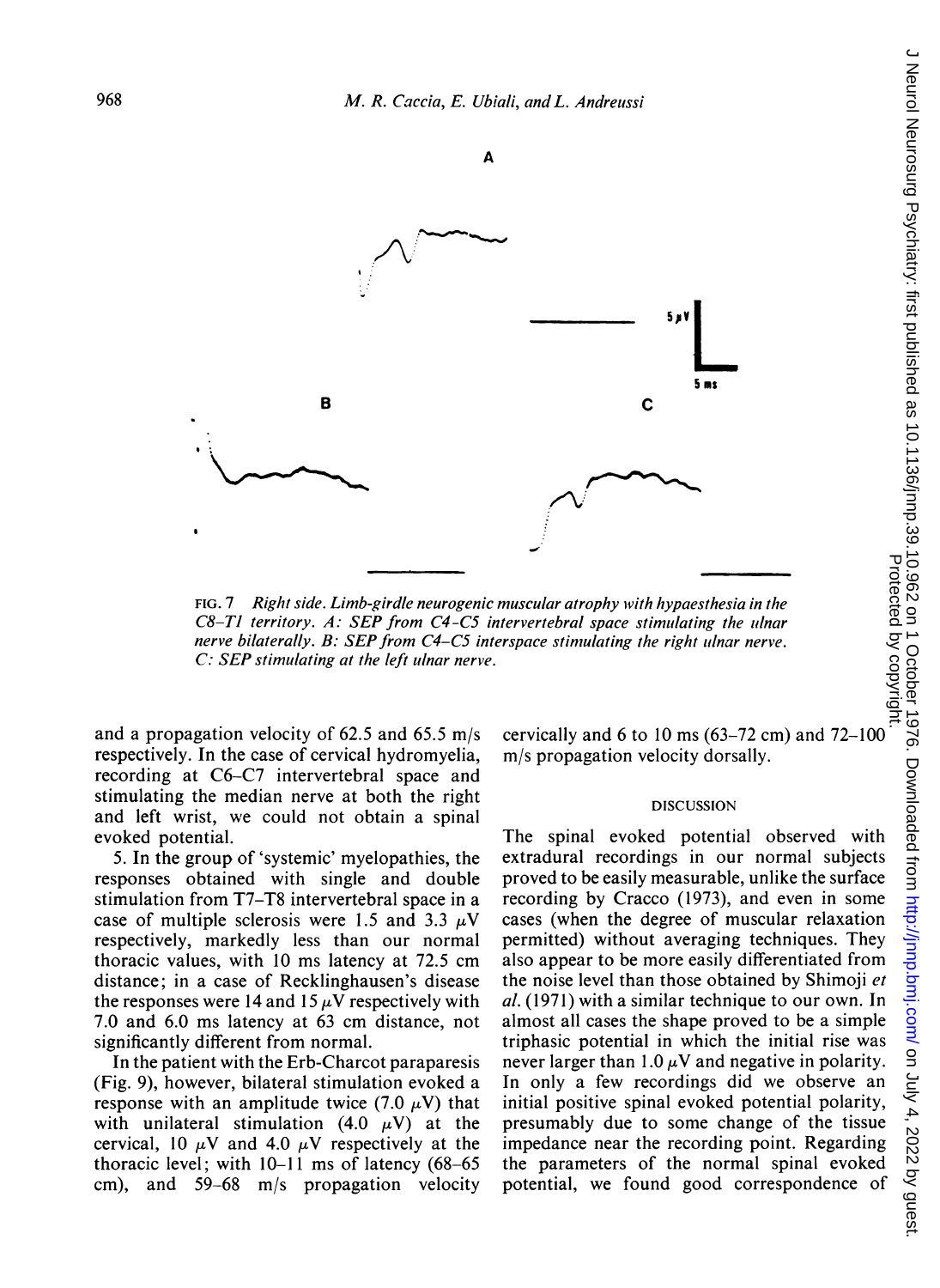|                                                   | Nerve                                                        | Recording<br>site   | Amplitude<br>$(\mu V)$   | Latency<br>(ms)             | <b>Distance</b><br>(cm)  | Fropagation<br>velocity<br>(m/s) |
|---------------------------------------------------|--------------------------------------------------------------|---------------------|--------------------------|-----------------------------|--------------------------|----------------------------------|
| Syphilitic flaccid paraplegia                     | R. popliteal<br>L. popliteal                                 | $T2-T3$             |                          |                             |                          |                                  |
|                                                   | R. popliteal<br>L. popliteal                                 | $T9-T10$            | 20<br>24                 | 10<br>10                    | 74<br>72                 | 74<br>72                         |
| Ascending flaccid tetraparesis                    | L. popliteal                                                 | $T6-T7$<br>$L1-L2$  |                          |                             |                          |                                  |
| Cervical spondylotic myelopathy                   | R. median<br>L. median<br>R. ulnar<br>L. ulnar               | $C4-C5$<br>$C4-C5$  | 17<br>16<br>8<br>7       | 9.5<br>9.5<br>10.5<br>10.5  | 70<br>69<br>68.5<br>70.5 | 73.6<br>72.6<br>65.2<br>67.2     |
|                                                   | R. popliteal<br>L. popliteal<br>R. popliteal<br>L. popliteal | $C4-C5$<br>T8-T9    |                          |                             |                          |                                  |
| Pott's disease                                    | R. median<br>L. median<br>R. popliteal<br>L. popliteal       | $C4-C5$<br>$T9-T10$ | 8<br>7.5<br>3.<br>2.4    | 8<br>8<br>11<br>10.5        | 66<br>68<br>69<br>69     | 82.5<br>80.5<br>62.7<br>65.7     |
| Cervical hydromyelia                              | R. median<br>L. median                                       | $C6-C7$             |                          |                             |                          |                                  |
| Multiple sclerosis                                | R. popliteal<br>Bilat. popliteal                             | $T7-T8$             | 1.5<br>3.3               | 10<br>10                    | 72.5                     | 72.5                             |
| Spastic paraparesis<br>(Recklinghausen's disease) | R. popliteal<br>L. popliteal                                 | $T8-T9$             | 14<br>15                 | 7<br>6                      | 63<br>63                 | 90<br>100                        |
| Erb-Charcot paraparesis                           | R. median<br>Bilat. median<br>L. median                      | $C3-C4$             | 4<br>$\overline{7}$<br>4 | 10<br>10<br>10 <sup>°</sup> | 65<br>68                 | 65<br>68                         |
|                                                   | R. popliteal<br>Bilat. popliteal<br>L. popliteal             | T9-T10              | 4<br>10<br>4             | 10.5<br>10.5<br>11          | 65.5<br>65.5             | 62.4<br>59.6                     |

TABLE <sup>3</sup>

SYSTEMIC MYELOPATHIES

values when comparing the right and left side, with particular reference to the values of the propagation velocity which were very close to those obtained by Cracco (1973).

The nature of the spinal evoked potential has been thoroughly analysed recently by Happel et al. (1975) in the cat. From our studies we accept the suggestion that the first part of the spinal evoked potential may be cutaneous in origin but we believe that at least  $60\%$  of the potential is produced by components from the spinal afferent pathways because of the gross reduction in the amplitude in the cases of transverse spinal cord lesions. Polyphasic long latency late components as described by Happel et al. (1975) were not observed in our responses. presumably because of the low power analysis of the analogue unit employed by us.

For better clinical evaluation of changes in the spinal evoked potential, we compared the potential from the healthy side with that from the

impaired limb in our cases of unilateral root lesions. In these cases the amplitude of the spinal evoked potential was the only parameter significantly changed on the side of the radicular impairment, at both cervical and thoracic levels, while the propagation velocity of the response of the still excitable fibres (probably cutaneous) was never found to change significantly. In some cases the evoked potential was studied at peripheral points in addition to the epidural one, and it was possible to 'circumscribe' the lesion in the extraspinal pathways and in certain cases to confirm the proximal level of the lesion without involvement below Erb's point on the brachial plexus. In these cases the reduction or abolition of the spinal evoked potential confirmed the amplitude to be the parameter of most clinical value.

Within the group of myelopathy cases, it was interesting to compare those with a massive involvement (inflammatory) of the spinal cord,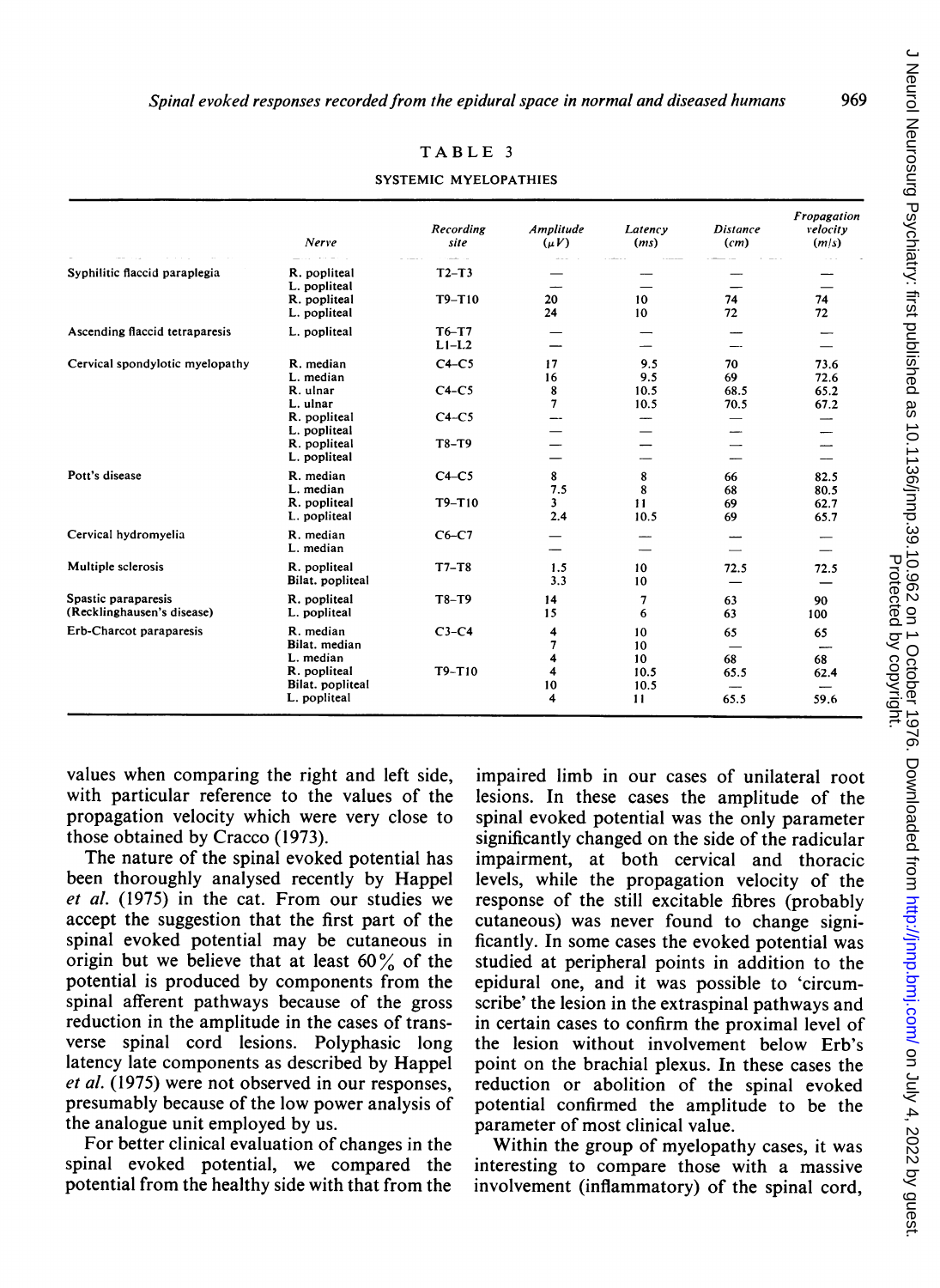

FIG. 8. Paraplegia in acute myelitis. RLT10: SEP recorded from T9-T10 intervertebral space stimulating the right and left sciatic nerve. RLT3: no response from T2-T3 recording site stimulating the right and left sciatic nerves. Upper traces: averaged responses. Lower traces: non-averaged responses.

where the spinal evoked potential was invariably absent above the lesion, with those due to 'extrinsic' compression—that is, Pott's disease where the response showed normal amplitude and propagation velocity at or below the level of the lesion while the potential recorded above was present but of markedly lower amplitude.

On the other hand, the normal spinal evoked potential obtained in all the cases of noncompressive systemic myelopathies seems to underline even more clearly the good clinical value of a study of the evoked potential amplitude in differentiating cases of compressive and noncompressive spinal cord lesions.

However, one of the cases of systemic myeattention because of the different behaviour of the spinal evoked potential with the synchronous bilateral stimulation compared with the unilateral response. The amplitude was more than twice that of the potential evoked from one side only, suggesting a functional involvement of excitability of the sensory pathways induced by the 'systemic' disease.

The authors are very indebted to Dr Malcolm J. Campbell for criticism and help in the preparation of the manuscript.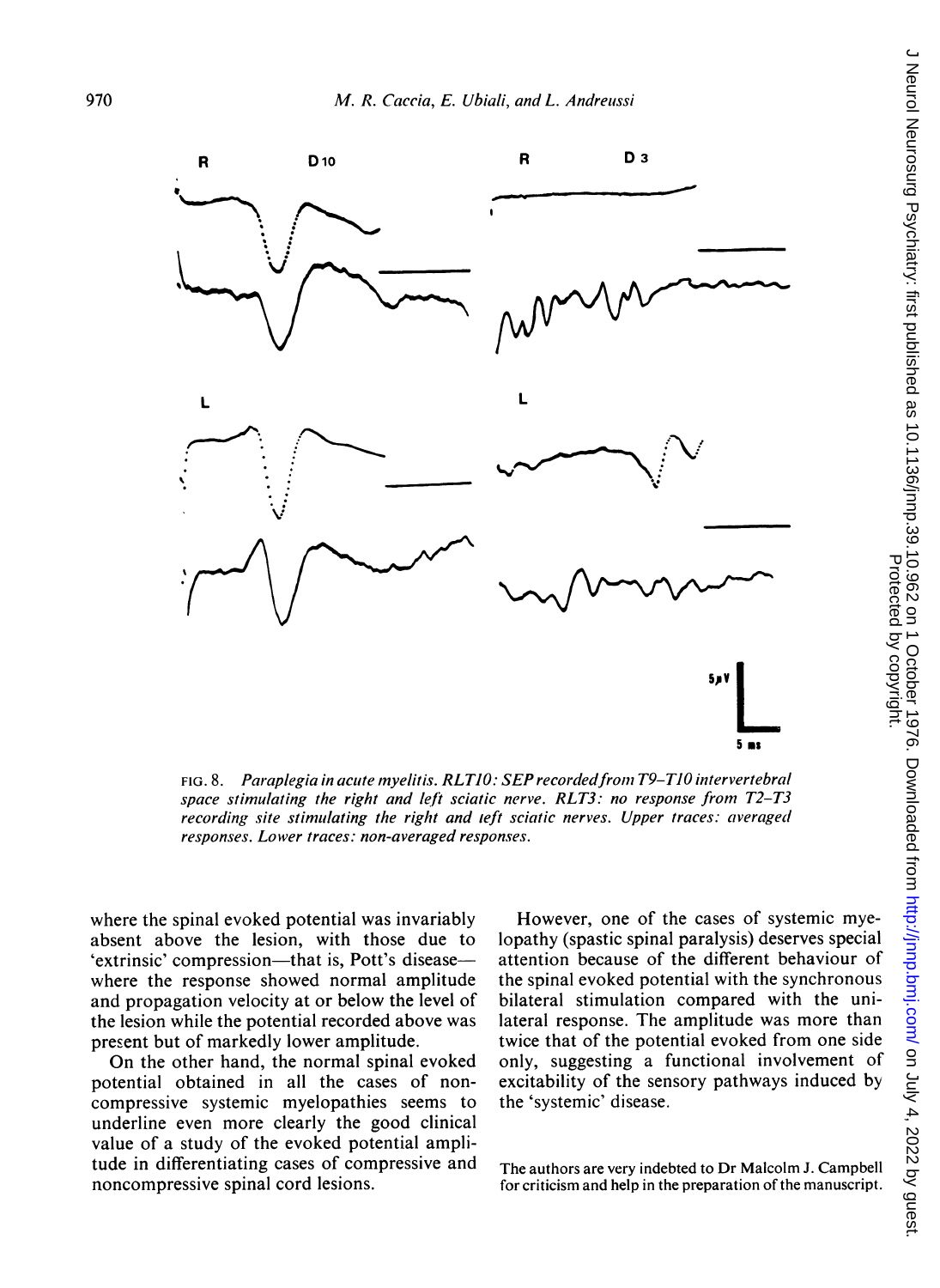

FIG. 9 Erb-Charcot spinal palsy. A-C: SEP recorded from T9-TIO intervertebral space. A: bilateral stimulation. B: Left internal popliteal nerve stimulation. C: right internal popliteal nerve stimulation. D-F: SEP recorded from C3-C4 interspace. D: bilateral stimulation of the median nerve. E: stimulation of the left median. F: stimulation of the right median nerve. Note the difference in amplitude between bilateral and one-sided stimulation.